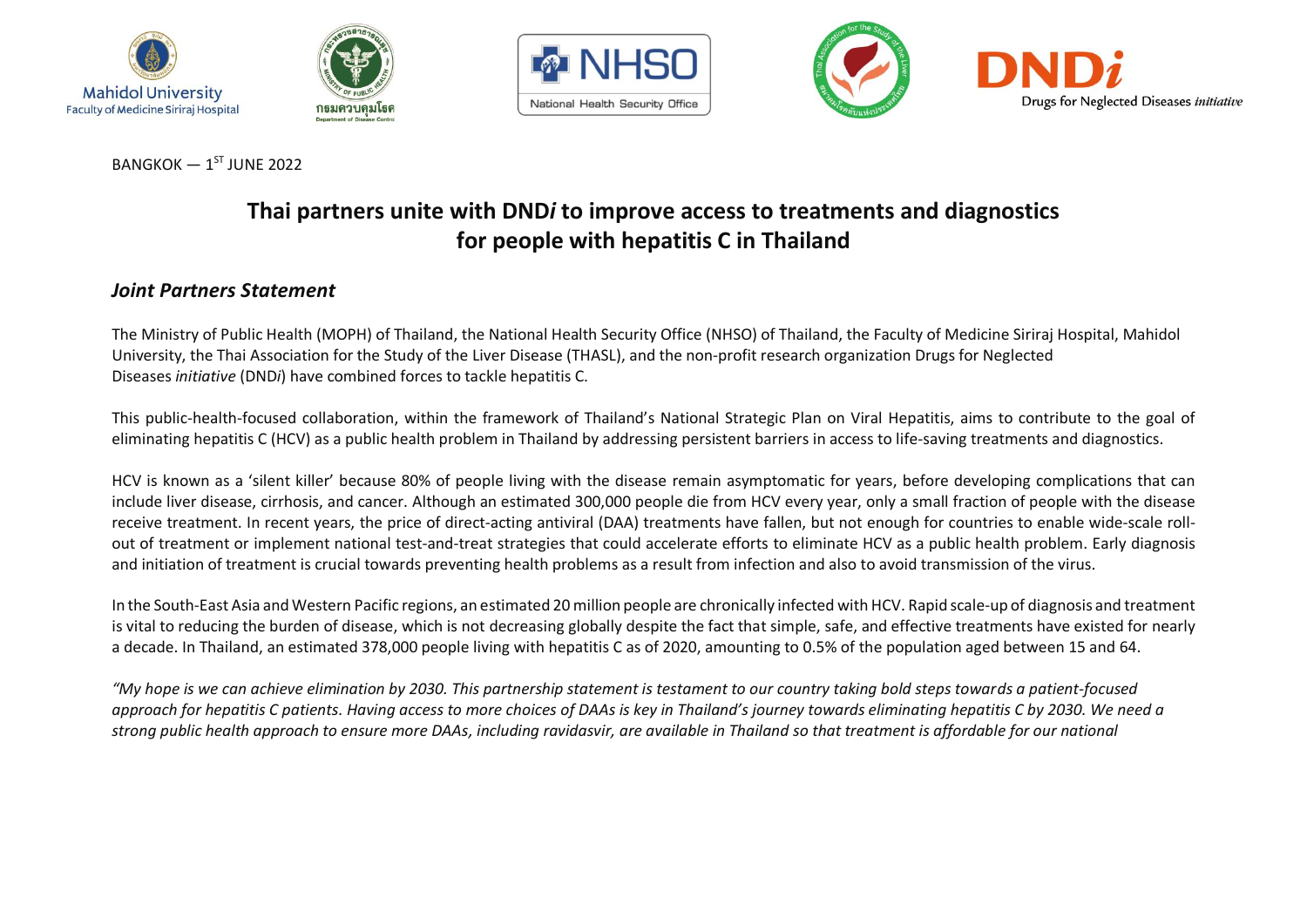







*programme to treat more patients with hepatitis C.",* said **Prof. Dr Prasit Watanapa, Dean of Faculty of Medicine Siriraj Hospital, Mahidol University, Thailand.** 

Thailand has a long history of efforts to tackle HCV, including a recently concluded a Phase II/III clinical trial to assess the safety, efficacy, tolerability, pharmacokinetics, and acceptability of 12- and 24-week regimens combining the DAAs, ravidasvir and sofosbuvir, which together form an affordable HCV treatment, first registered in Malaysia in 2021. The clinical trial was co-sponsored by the Ministry of Public Health of Thailand and implemented with strong support from numerous Thai partners, with the aim of bringing this new treatment regimen to the people of Thailand.

The new collaboration will work toward implementing a test-and-treat strategy for HCV in Thailand by rolling out accessible, all-oral treatment at an affordable price and scaling up community-based screening campaigns to find undiagnosed people with HCV. The partnership will also work to improve public awareness of HCV infection risks. All partners are committed to removing the barriers that prevent access to HCV diagnostics and treatments and hinder progress toward reaching the World Health Organization goal of eliminating hepatitis C by 2030.

### *Partners quotes:*

*"Integrated strategies are important to strengthen the primary healthcare facilities with the support of a patient-focused and community-driven approach. This is very important",* said **Prof. Dr Prasit Watanapa, Dean of Faculty of Medicine Siriraj Hospital, Mahidol University, Thailand.**

"*We strongly support and develop cooperation with network partners in the surveillance, prevention and control of diseases, as well as the delivery of appropriate care to those infected with hepatitis. Our goal is to end hepatitis by 2030, improve access to medicines - screening - treatment"*, said **Dr Opart Karnkawinpong, Director-General, Department of Disease Control (DDC), Ministry of Public Health (MOPH), Thailand.**

*"The National Health Security Office (NHSO) support the nations effort towards eliminating hepatitis C by 2030. HCV is one of the rare viral infections that can be eliminated via effective treatments. We will continue to support the hepatitis C patients in encouraging easy access to diagnostics and treatment that they need under the Universal Coverage Scheme (UCS) in Thailand",* said **Dr Jadej Thammatacharee, Secretary-General, National Health Security Office (NHSO), Thailand.**

"*HCV elimination is possible with rapid scale*‐*up of prevention, screening and treatment programmes. Initiatives that encourage simplification of hepatitis C testing and treatment in Thailand are welcomed*"*,* said **Prof. Pisit Tangkijvanich, M.D., President, Thai Association for the Study of the Liver (THASL), Thailand.**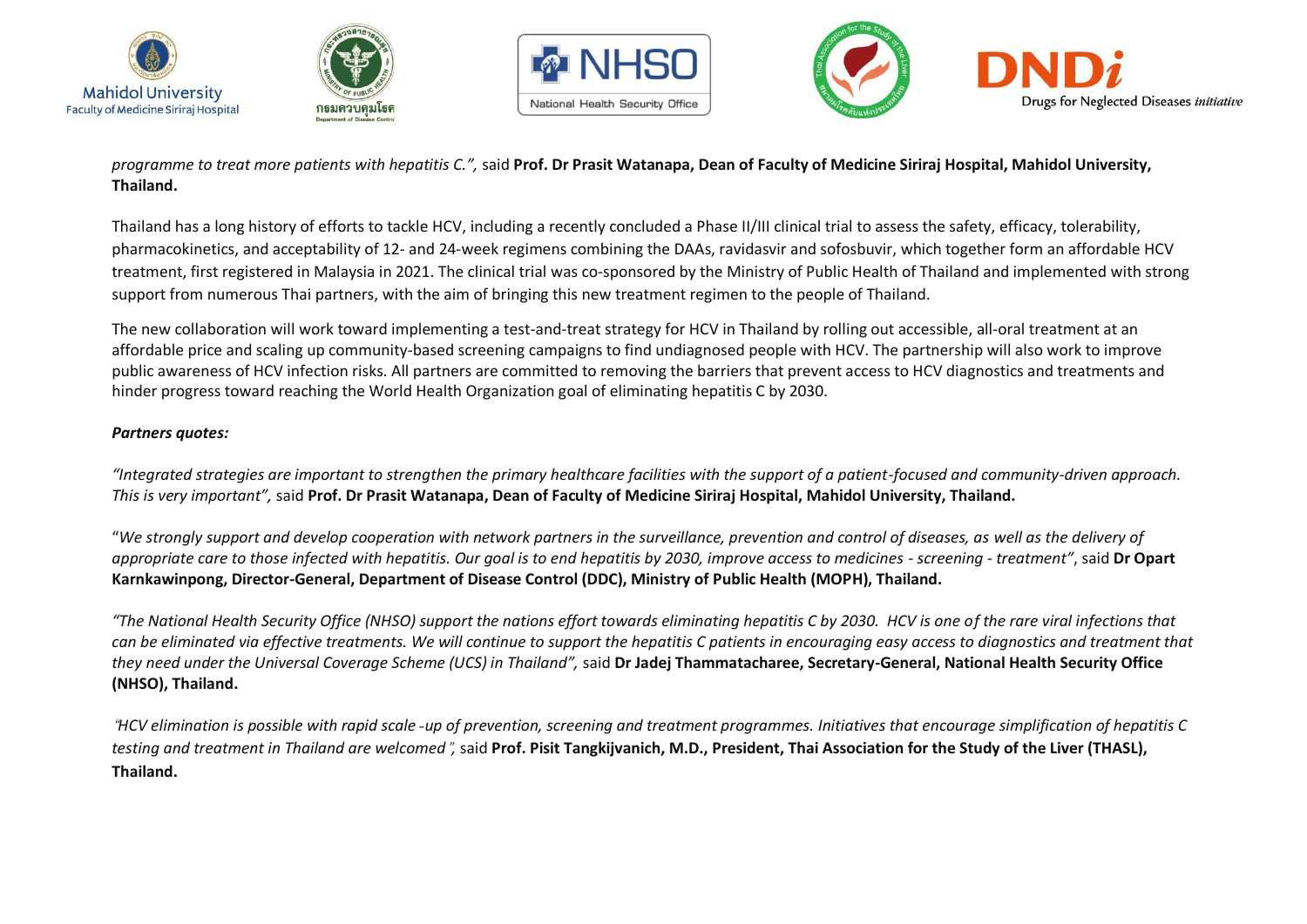







"Hepatologists have key roles in expanding access to HCV care by supporting our non-specialists/primary care colleagues to embark on test and treat *strategies in managing hepatitis C",* said **Prof. Pisit Tangkijvanich, M.D., Thai Association for the Study of the Liver (THASL), Thailand.**

*"This partnership will address the access barriers that exist in Thailand for hepatitis C treatment and ultimately help to bring more treatment options to Thai patients. To reach WHO 2030 elimination targets, Thailand must scale-up and diversify the supply of affordable DAAs",* said **Jean-Michel Piedagnel, Director for DND***i* **Southeast Asia Regional Office.**

*"We will never achieve the 2030 hepatitis C elimination goal without political will, partnerships, and collaborations such as the one in Thailand on access to HCV treatment and therapeutics. It is important for us to work together to ensure that no patients are left behind by addressing the issue of access to medicines for hepatitis C",* said **Dr Bernard Pecoul, Founder & Executive Director, DND***i***.**

#### **-ENDS-**

About DNDi - The Drugs for Neglected Diseases initiative (DNDi) is a not-for-profit R&D organization working to deliver new treatments for neglected patients, in particular for sleeping sickness, Chagas disease, leishmaniasis, river blindness, mycetoma, HIV, and hepatitis C virus. DND*i'*s ambition is to help enable widespread access to HCV treatment through the development and registration of affordable, safe, and efficacious pan-genotypic direct-acting antivirals (DAAs), and through advocacy for the policy change and political will needed to remove barriers to access to DAAs globally. <https://dndi.org/>

**About THASL -** Thai Association for the Study of the Liver (THASL) is Thailand's leading professional association with the main objectives in developing and disseminating knowledge and advancement in the field of liver diseases to doctors and healthcare professionals while ensuring the standard of treatment on par with international standards. THASL has regularly organized trainings and encourage local academics, doctors and healthcare professionals to advance in research relating to liver diseases. Moreover, the association has also worked closely to support Liver Foundation of Thailand in communicating accurate information for better understanding about liver diseases to general public[. https://thasl.org/en/homepage/](https://thasl.org/en/homepage/)

About National Health Security Office (NHSO), Thailand - The National Health Security Office (NHSO), Thailand, established in 2002, was set up as a public organisation that responds to the management system that is efficient and knowledge-based for the public good. It also strives to be part of developing the nation's sustainability in orientation of public benefits as its ultimate goal. Our responsibility is to create good health security for everyone, whereby - "Everyone who lives in Thailand is covered by the Universal Health Coverage (UHC). This helps to ensure that they have access to healthcare with confidence when needed". The National Health Security Office (NHSO), Thailand is responsible for the development of a desirable health care service system, covered by the UHC, which are easily accessible via an effective communication and information system. This will help the NHSO to continuously improve its work on an evidence-based system for health care delivery and enabling the beneficiary registration facility, according to their convenience, necessity, monitoring and evaluation system. <https://eng.nhso.go.th/>

#### **About Ministry of Public Health (MOPH), Department of Disease Control (DDC), Thailand -**- <https://www.moph.go.th/>

About Faculty of Medicine Siriraj Hospital, Mahidol University - Faculty of Medicine Siriraj Hospital, Mahidol University, is Thailand's first public hospital and top medical school. Since its conception, its missions have always been to provide the best healthcare service, produce quality graduates, clinicians, and medical researchers, and conduct high-impact research with implications to medical practice. This revere medical institution with high-experienced expert faculties in various specialties provides exceptional quality and up-to-date medical services with international standards. Located in Bangkok, the capital of Thailand, Siriraj is currently the largest referral center of the country. Over the years, Siriraj has gained trust among Thai people with the mission in providing good health and better quality of life for everyone. <https://www2.si.mahidol.ac.th/en/>